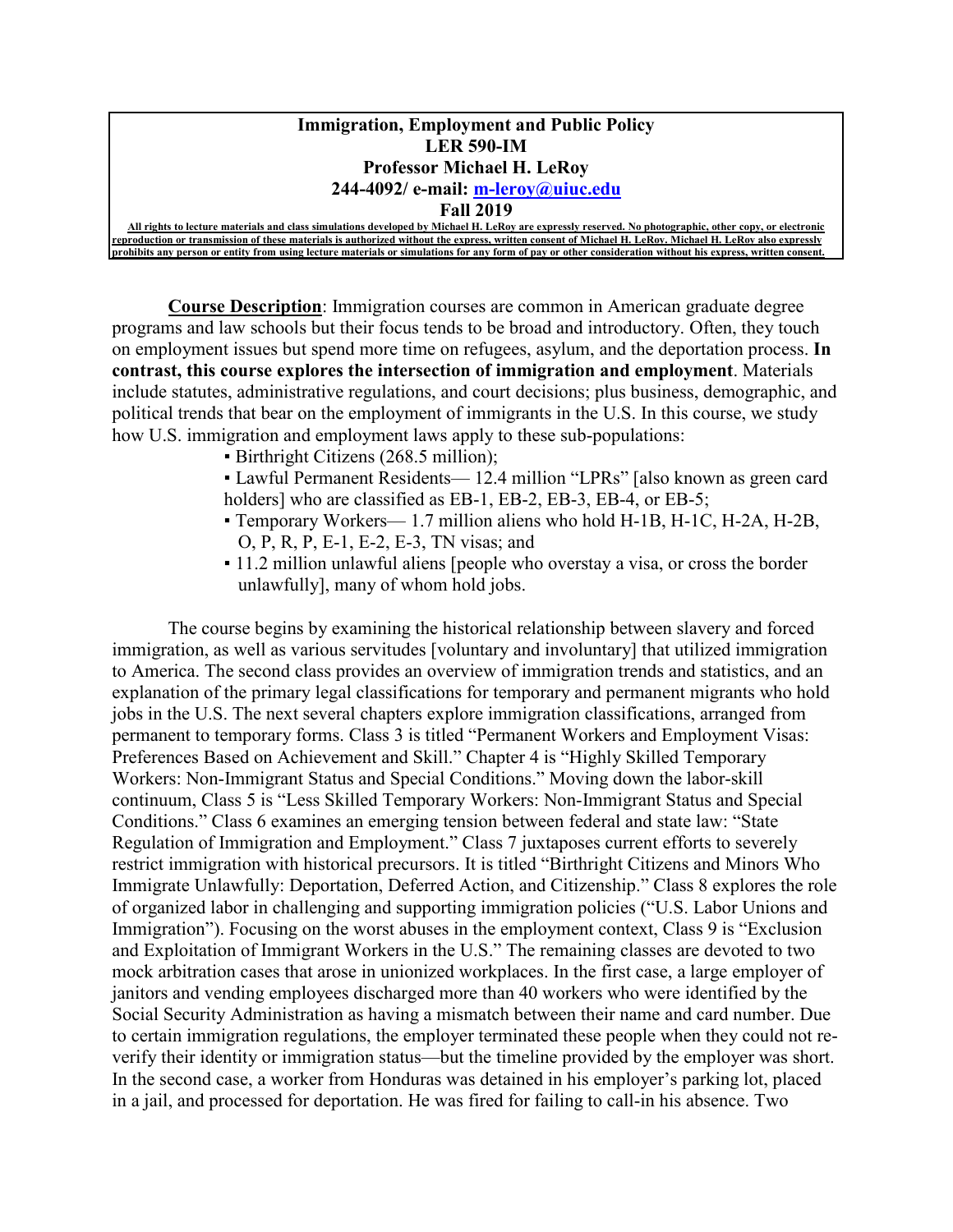months later, immigration authorities determined that he was lawfully present in the U.S. and authorized to work. The employer offered to reinstate him but with no backpay, while the union argued for compensation for his lost time. Students will be assigned to union or employer teams for one case, and will serve as mock arbitrators for the other case.

### **Expectations for Students:**

- **1. Attendance in all classes is mandatory**. I will excuse an absence only if you have extenuating circumstances (contact me). An attendance record will be kept for each class period.
- **2.** Disagree with ideas, but not people. The topics are interesting and often controversial, and likely to engender spirited debate. State your disagreements in an effective yet respectful manner.
- **3**. Come to class prepared to think, discuss, and share. Read your assignments before coming to class, and think about discussion questions before you get to class.

**4**. No orthodoxy or dogma rule: I will share my views. My views are not to be taken as dogma or course orthodoxy. **Key to note, your grade is not correlated to your strength of agreement or disagreement with me**. **The only line never to cross, in discussion or in course writings, is expressing intolerance for any group of people**.

**Reading Assignments**: I will circulate a PDF-based "coursebook" as the primary source for reading assignments. The book is free to students. **Elements of these readings are to be used for a future casebook, so these materials are to be treated as my intellectual property**. This format provides a portable reader. All chapters embed questions for weekly response papers. These provide the basis for your writing assignments.

#### **SPECIAL NOTE: A SUBSTANTIAL AMOUNT OF THIS MATERIAL IS IN LEGAL FLUX DUE TO PRESIDENTIAL TWEETS AND UNILATERAL POLICY ACTIONS, MUCH OF WHICH IS UNRESOLVED IN COURTS. AS TIME ALLOWS, I WILL TRY TO UPDATE OUR CLASS WITH LATE-BREAKING MATERIALS.**

**NOTICE**: **Check your university e-mail regularly**. I may revise reading assignments. I would typically do this if there is some new or breaking development.

**Grading**: Your grade will be the sum of these components:

**1**. **Pre-Submit Questions (40%)**: Each class has a unique reading set, accompanied by questions. Pick one or more questions (you choose), and develop a thoughtful response. **Write a two-page answer (you can exceed the minimum; use double spacing, 12 point font, standard margins). Submit to my email address [\(mhl@illinois.edu\)](mailto:mhl@illinois.edu) before class.** 

**Between approximately Week 3 through Week 8, you will make a brief PowerPoint**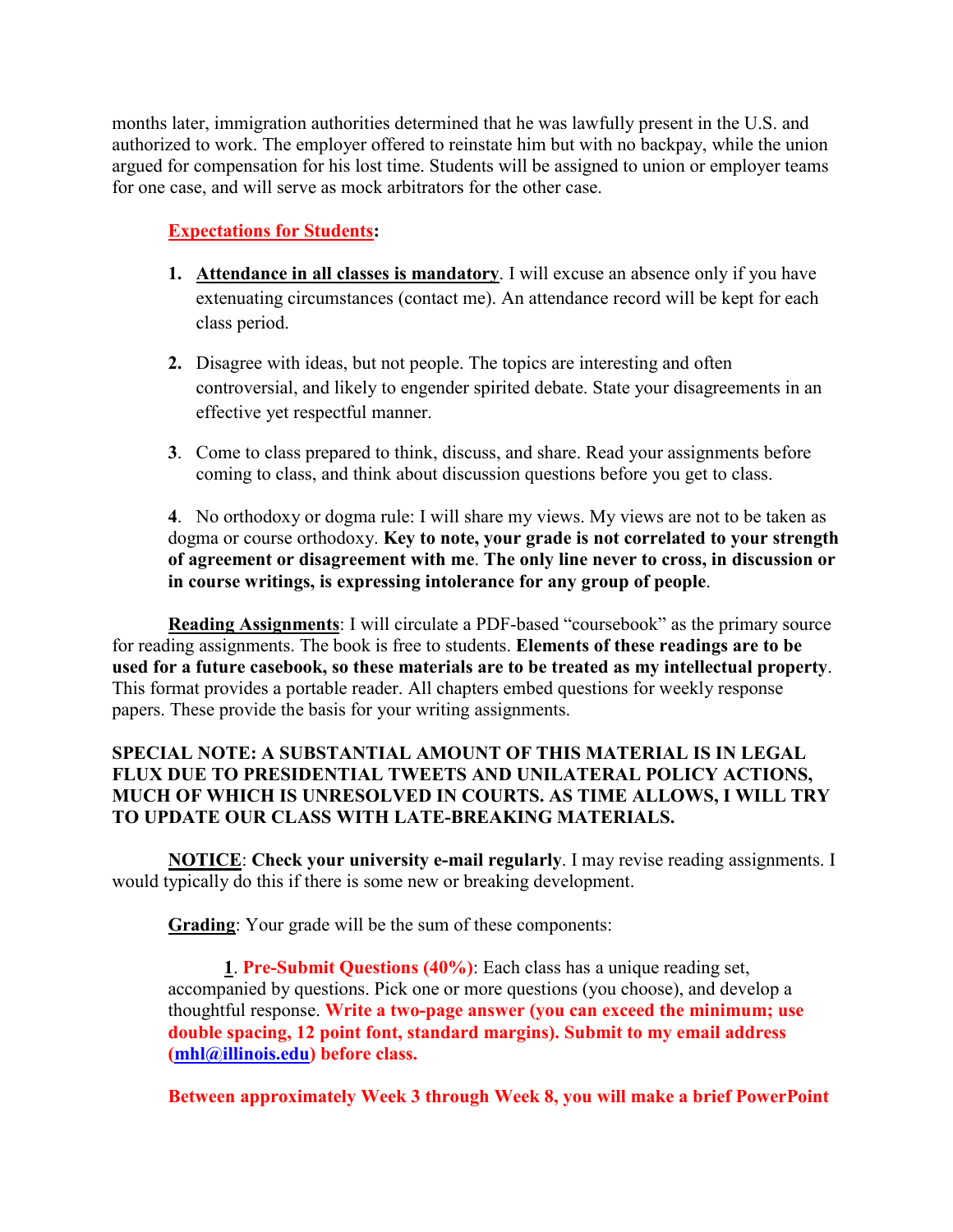**presentation in lieu of writing a pre-submit paper. For grading purposes, it will count the same as a pre-submit paper. Your presentation will be about five minutes and limited to 3-4 slides.** 

#### **Go the end of this syllabus for PowerPoint suggestions.**

**I'll suggest topics but I also encourage you to choose your own topic, as long as it relates to the course. These presentations will broaden our discussions, help you refine presentation skills, and give you another outlet for thinking independently about challenging immigration issues.** 

**You will not be graded on any kind of ideological scale—I welcome the full range of thought on immigration issues as they relate to work and employment.**

If you pre-submit before the start of each scheduled class, 40% of your course grade is an A. If you do not pre-submit before one class, this part of your grade will drop to a B+; for two classes, a B; for three classes, a B- and so forth. **When you pre-submit, please use this heading in the subject line: 590IM**. **On a week when you make a presentation, submit your PowerPoint slides just as you would for a paper**.

**2. Post-Submit Questions (40%) (Called "Compiled Paper")**: Class time will be used to improve and expand our understanding of the materials. Thus, you will take your readings (example, Chapter 1), and during class or sometime after class, **add another page with another question,** *or* **a "deeper" answer to a pre-submit. Put this revised response in a file new file**. **Thus, your post-submit (due at the end of the semester) will be three pages per assignment**.

As each class goes by, you will copy a new pre-submit paper in this developing file. You will also extend each response to reach a three page minimum for each assignment. My hope is that you will have a laptop or similar in class; that you will have your pre-submit paper in front of you; that you will volunteer to answer a few questions; that you will listen to my presentation of materials; and that you will also listen to your classmates. **During this time, you should work on and complete the extension part of your pre-submit paper**. **The Compiled Paper is not due until the end of the course** (I will give you a more specific deadline later).

Your complied paper will be accepted between the end of the last class (**Monday, December 9th**) and one week later (**Monday, December 16th, 11:59 p.m.**).

Papers are graded using these criteria: (a) extent to which readings are specifically incorporated into answers; (b) analytical quality; (c) comprehension of course materials; and (d) grammar, spelling, professional appearance, and proofreading. **A note on papers: There is no penalty for exceeding the page guidelines, though there is no guarantee, either, that this paper will be graded more favorably than a standard submission**. To a limited degree, objective measures such as footnotes or internal citations, page length, and word count may be used as grading factors in this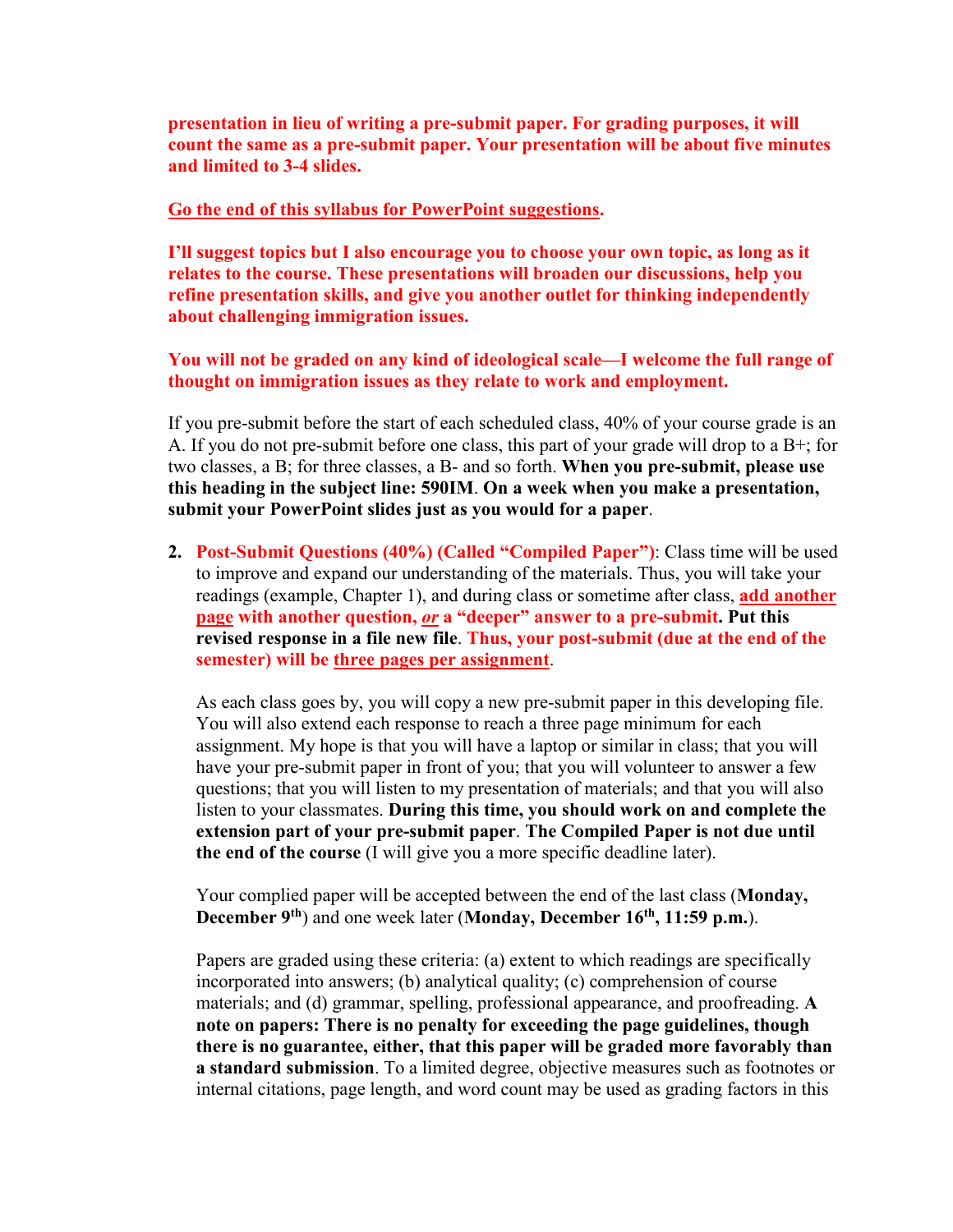comparison.

**3. Participation (10%):** Attendance is mandatory and tracked every class. If you cannot attend a particular class, e-mail me in advance with your reason. I will use reasonable discretion to excuse or not to excuse an absence. **Attendance problems may result in a course grade reduction**.

For the participation element, we will either (a) flip the class and have a panel of peers lead the discussion for a set of readings (for about half the class [I will present material in the other half]), or (b) have class presentations and related  $Q \& A$  as half of each class period.

You will be expected to participate on one panel during the semester. Note: Good-faith participation will result in an "A" for this element, though non-performance or weak performance will be significantly downgraded. You are expected to participate and share your thoughts—you are not expected to be an expert. When material is confusing or unclear, you are expected to present this as a problem for peers to address, and we will work on a solution together.

**4. Mock Arbitration Case (10%)**: You will prepare and present one mock arbitration case dealing with an employment-related immigration issue in a unionized work setting. The 10% grading component applies to your preparation for, and participation in, the mock arbitration.

You will observe other teams prepare and present a different case**. You will have a writing assignment of the same length (i.e., three pages) for the compiled submission (this element is graded as part of your complied paper)**. **Note: There is no pre-submit element to this part of the course—you must be in class and observe your peers put on their case.**

**Concluding Thought**: I aim to create a culture of shared learning, where I set the agenda and we all contribute to the intellectual content of the course.

**Course Dedication**: I dedicate this course to my father, Robert LeRoy, who emigrated to the U.S. from Hungary illegally on falsified documents.



**ROBERT LeROY, 80 Holocaust survivor spent life working to end hatred**

By Glenn Jeffers

Tribune staff reporter Published April 12, 2005

The 1945 quarter Robert LeRoy wore around his neck meant more than 25 cents. It reminded him of humble beginnings.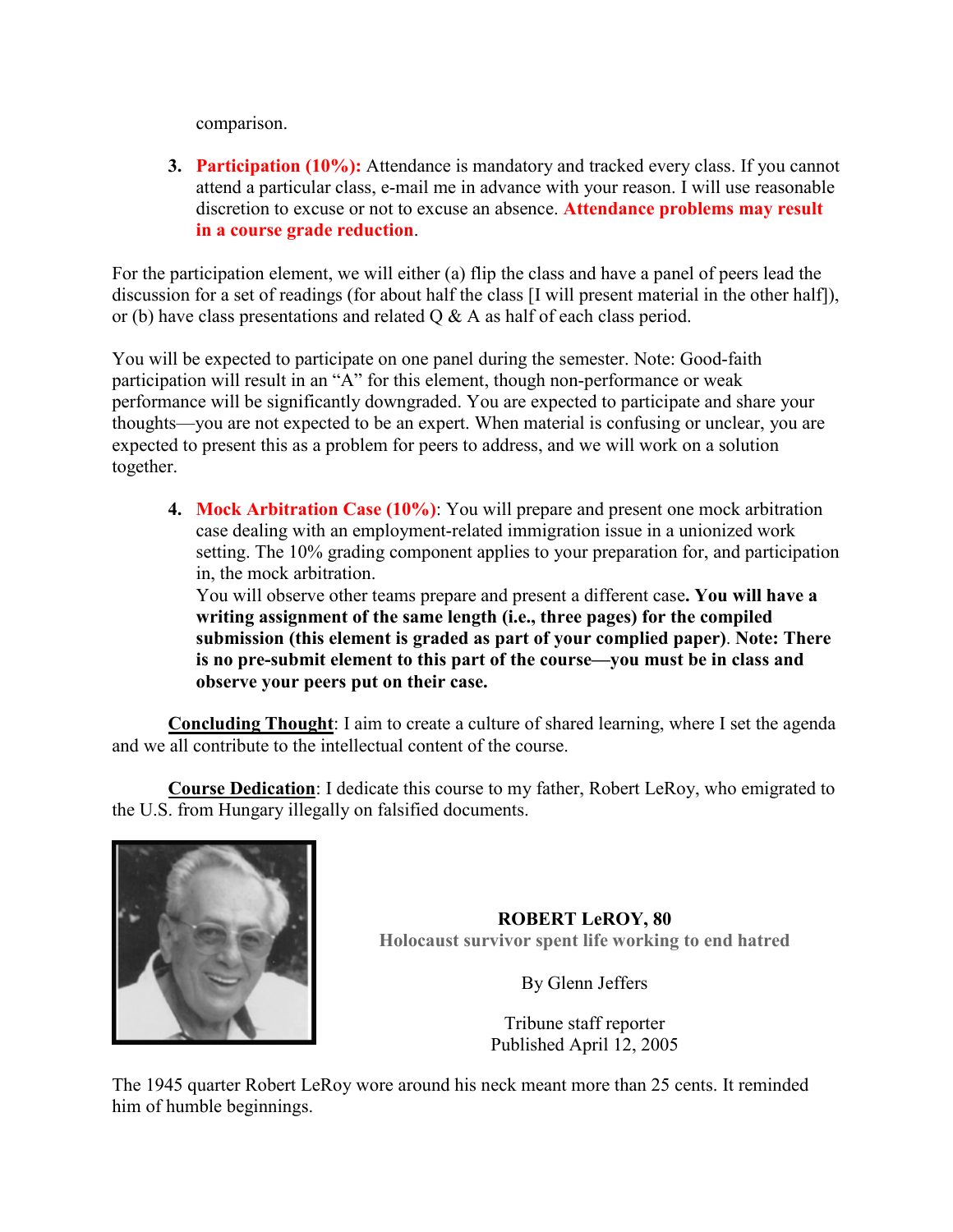It reminded him of the day he stepped off a steamer in 1949, one of the few members of his family to survive the Holocaust. That quarter was all the money Mr. LeRoy had. It was a first step toward building a new life, first with his Elgin-based construction company, then through charitable deeds and talks to children about the dangers of hatred.

Mr. LeRoy, 80, died Saturday, April 9, from complications from pneumonia and congestive heart failure in his Elgin home. But before that, he took a hard life and 25 cents and made a wonderful, generous life for his family, said his wife, Carol.

"He believed that he had survived for a reason, and that reason was his children and his grandchildren and to give back to the community," she said.

It was 1944 when the Nazis rounded up Mr. LeRoy, then a 19-year-old named Otto Lefkovits, and his family in his hometown of Nyirmada, Hungary. They were taken to Auschwitz, where Mr. LeRoy and three of his siblings were separated from the rest of his family.

Mr. LeRoy was shipped to Bunzlau, where he built aircraft decoys to fool Allied bombardiers. His mother, father and a brother, Mr. LeRoy recalled, were led into a showering area.

"No one knew it was a gas chamber," Mr. LeRoy said in a Tribune interview in February. The man once known as No. 46288 spent more than a year suffering through repeated beatings and starvation before the Germans abandoned the camp and Russian tanks broke through the walls in 1945.

Mr. LeRoy would come to mark that day— Feb. 11— as the end of his imprisonment. But it also spawned a 60-year journey to understand why he had survived and 26 members of his family had not. "You ask yourself, `Why am I singled out?'" Mr. LeRoy had said. "`Why did they do this to us? Why did they give us a horrible fate?' No one could answer."

Mr. LeRoy immigrated to the United States. He spent two years in the Army before he was discharged in 1953. He then moved west. After marrying the former Carol Schultz, Mr. LeRoy and his bride moved to Elgin, where they started a construction and remodeling business.

He said he owed those skills to a very unlikely instructor. "Hitler," he said. "I learned to push a wheelbarrow."

But images from Bunzlau haunted Mr. LeRoy, sometimes in his dreams, other times when he was awake. He would cry sometimes when he walked into a shower, his wife said. He'd combat those memories by surrounding himself with family, Carol LeRoy said. "I don't think there was a day he didn't think about it and miss his family," she said.

But when LeRoy heard about a Northwestern University professor who claimed in the 1970s that the Holocaust never occurred, he began a crusade to educate people on the horrors of the Holocaust. His target: children.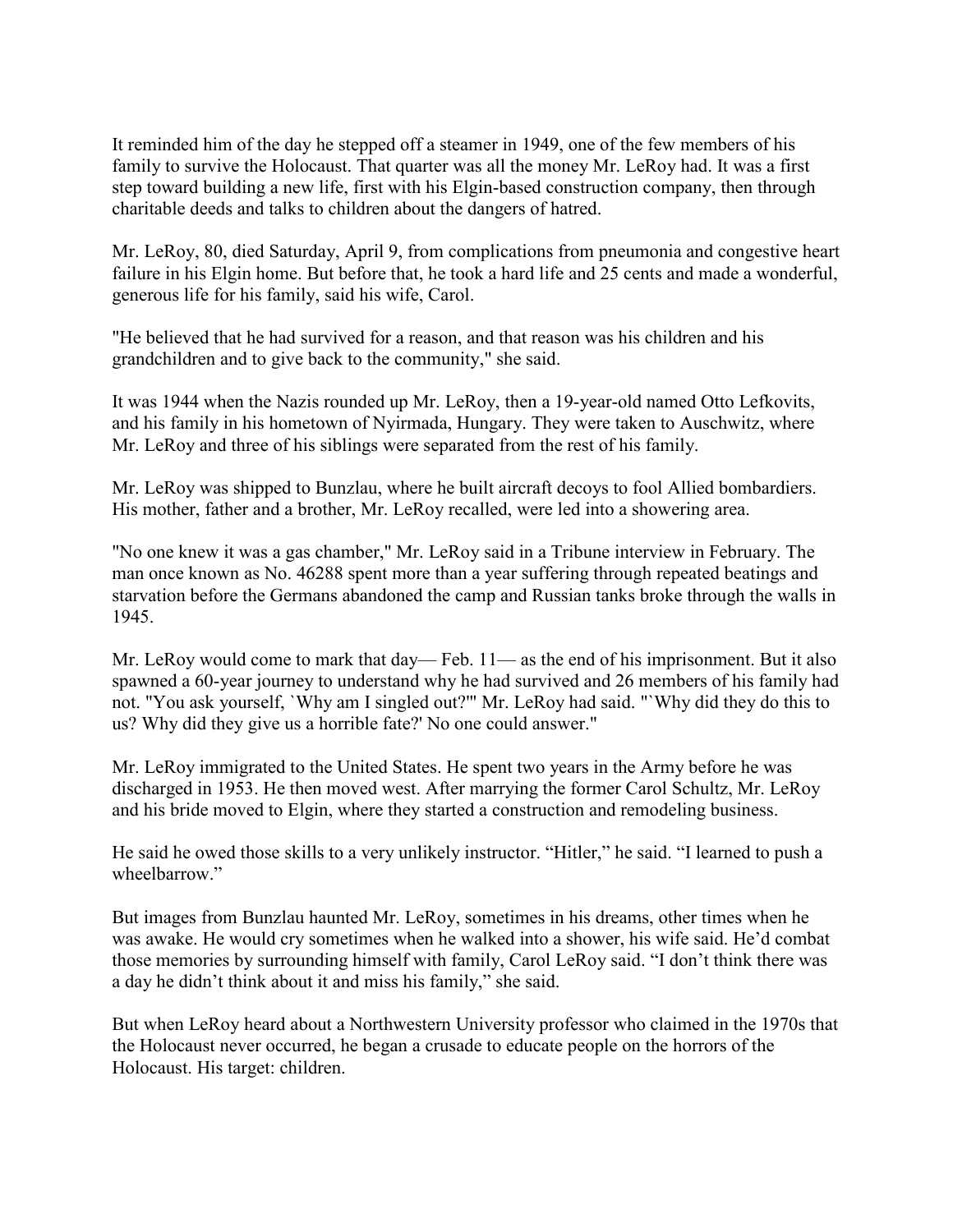Mr. LeRoy believed children could be taught not to hate. And for the next 30-plus years, he taught that message to children in grade school and high school. Even after he retired from construction in 1989, Mr. LeRoy continued the talks. They helped answer those questions that plagued him. He survived to help others, be it with lessons or with the ambulance his family bought and sent to Israel back in 2001. Last year, Mr. LeRoy bought Grape View Farm, a century-old vineyard west of Hoffman Estates, saving it from developers. "I have no doubt he made a very strong impact," his wife said. "Not just here, but in Israel, in Hungary, in Champaign, in anyone who ever heard him speak."

### **Table of Contents**

| A. Immigration and Coerced Labor: Slavery and Involuntary Servitude  14                                                                                                                           |  |
|---------------------------------------------------------------------------------------------------------------------------------------------------------------------------------------------------|--|
|                                                                                                                                                                                                   |  |
| David Walker's Appeal, In Four Articles: Together With A Preamble To The Coloured Citizens<br>Of The World, But In Particular, And Very Expressly, To Those Of The United States Of<br>America.15 |  |
|                                                                                                                                                                                                   |  |
|                                                                                                                                                                                                   |  |
|                                                                                                                                                                                                   |  |
|                                                                                                                                                                                                   |  |
|                                                                                                                                                                                                   |  |
|                                                                                                                                                                                                   |  |
|                                                                                                                                                                                                   |  |
| B. Immigration and Coerced Labor: The Role of Debt and Voluntary Servitude<br>27                                                                                                                  |  |
| William P. Quigley, Work or Starve: Regulation of the Poor in Colonial America, 31 University                                                                                                     |  |
|                                                                                                                                                                                                   |  |
|                                                                                                                                                                                                   |  |
|                                                                                                                                                                                                   |  |
|                                                                                                                                                                                                   |  |
|                                                                                                                                                                                                   |  |
| Sherally Munshi, Race, Geography and Mobility, 30 GEO. IMMIGR. L.J. 245 (2016) 38                                                                                                                 |  |
|                                                                                                                                                                                                   |  |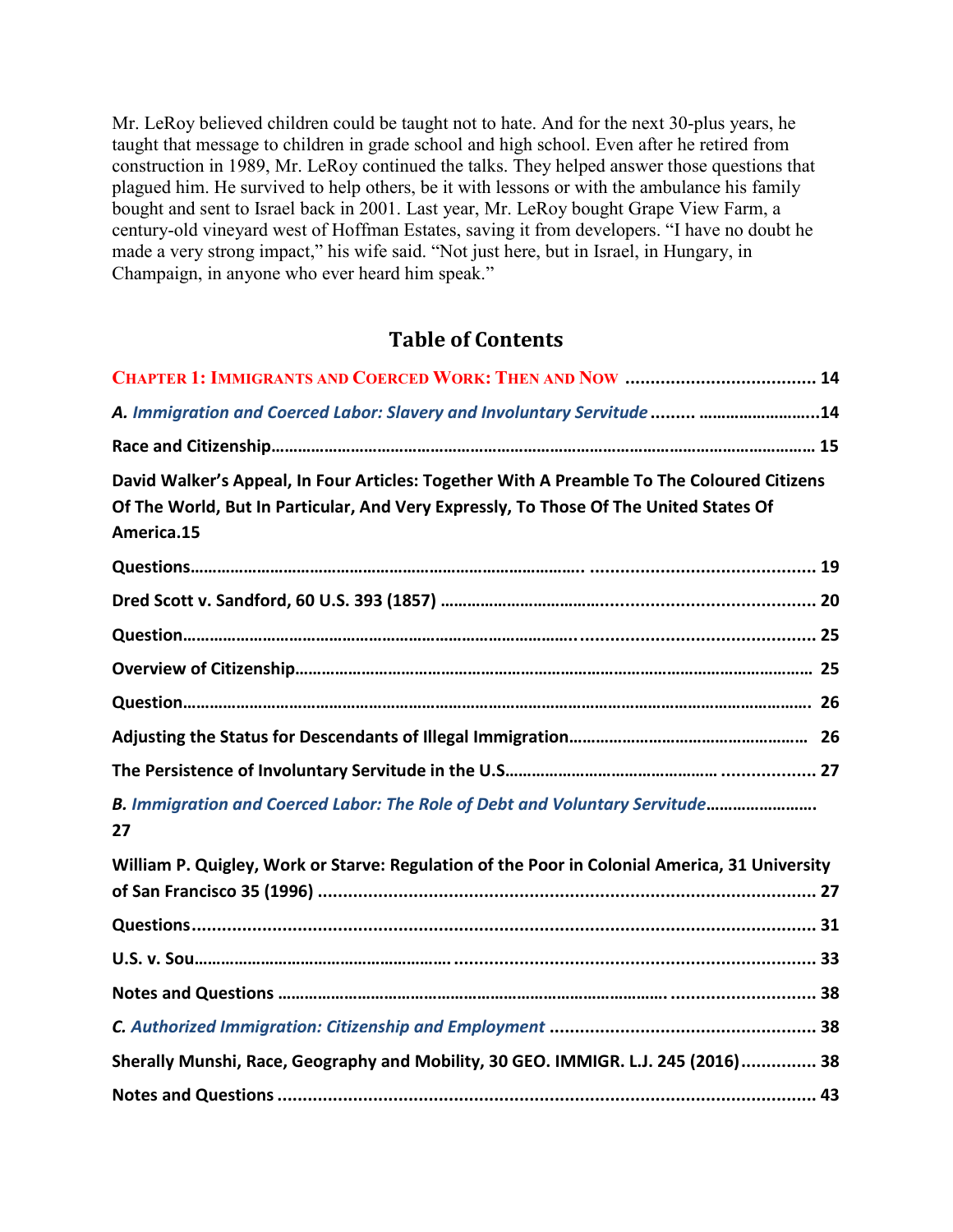| CHAPTER 2: The Workforce, Immigration Trends, and the Regulatory Framework  51           |
|------------------------------------------------------------------------------------------|
| John Sides, Race, Religion and Immigration in 2016, DEMOCRACY FUND (June 2017),  32      |
| Sherally Munshi, Race, Geography and Mobility, 30 GEO. IMMIGR. L.J. 245 (2016) 32        |
|                                                                                          |
|                                                                                          |
|                                                                                          |
|                                                                                          |
|                                                                                          |
| Table A. Nonimmigrant Admissions (I-94 only) by Class of Admission: FY 2012 55           |
|                                                                                          |
|                                                                                          |
|                                                                                          |
| Figure 2: U.S. Department of Labor, Bureau of Labor Statistics, Economic News Release    |
|                                                                                          |
|                                                                                          |
| Davon M. Collins, Toward a More Federalist Employment-Based Immigration System, 25 Yale  |
| Figure 3: Persons Obtaining Legal Permanent Resident Status by Class of Admission 62     |
|                                                                                          |
|                                                                                          |
| Nicole Jacoby, "America's DeFacto Guest Workers: Lessons from Germany's Gastarbeiter for |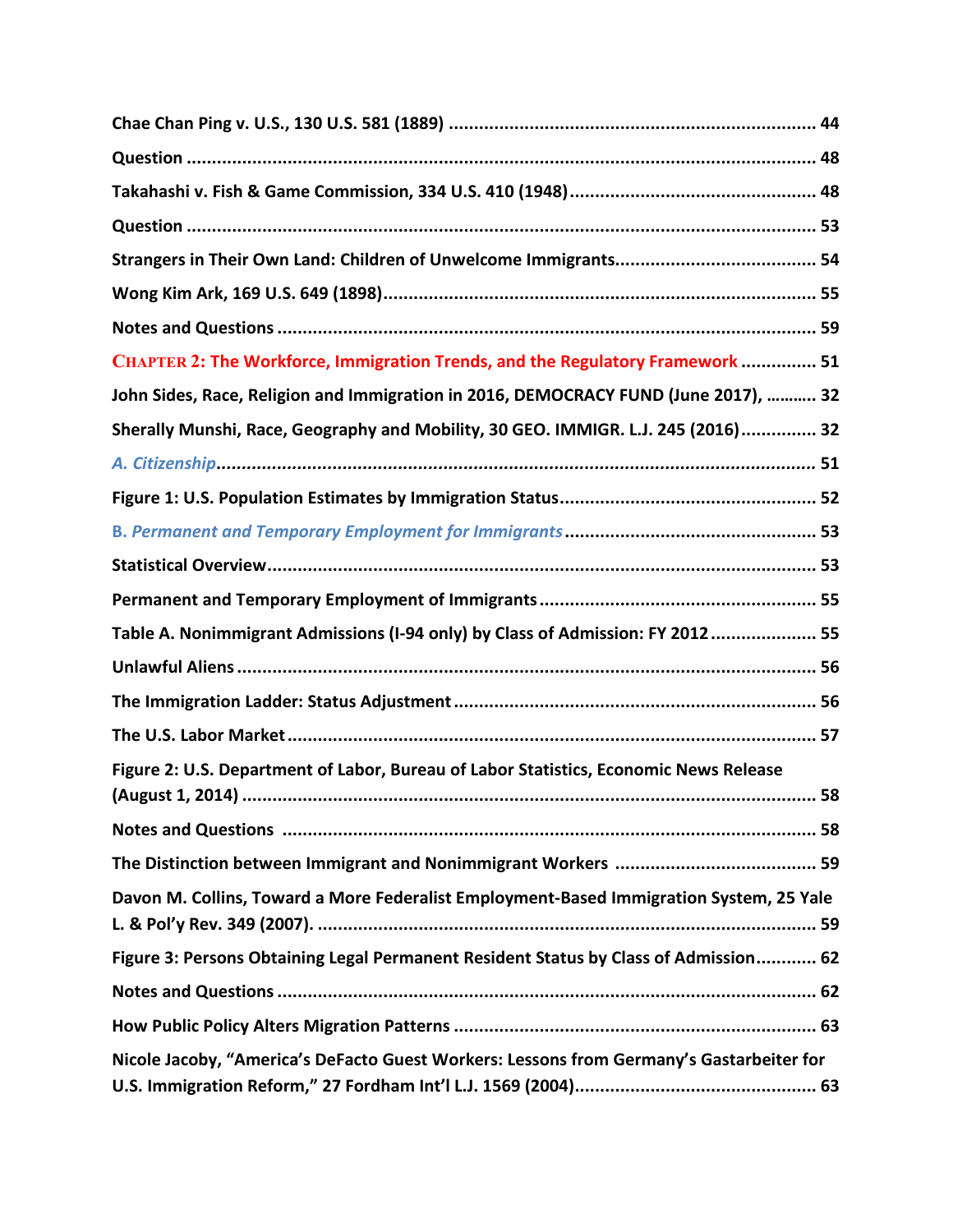| Jeffrey Passel and D'Vera Cohn, Immigration Projected to Drive Growth in U.S. Working-Age<br>Population through at Least 2035 (Pew Research Center, March 8, 2017)<br>65 |
|--------------------------------------------------------------------------------------------------------------------------------------------------------------------------|
|                                                                                                                                                                          |
|                                                                                                                                                                          |
|                                                                                                                                                                          |
|                                                                                                                                                                          |
| D. Federal and State Approaches to Regulating Immigration Via Employment Laws 75                                                                                         |
| Huyen Pham, The Private Enforcement of Immigration Law, 96 Geo. L.J. 777 (2008) 75                                                                                       |
|                                                                                                                                                                          |
| Déjà Vu: An Overview of the Immigration Reform and Control Act of 1986 (IRCA)  78                                                                                        |
| Michael J. Wishnie, Prohibiting the Employment of Unauthorized Immigrants: The Experiment                                                                                |
|                                                                                                                                                                          |
|                                                                                                                                                                          |
| Imtiaz Hussain, Arizona's SB 1070, Copycat Bills, and Constitutional Conundrums: Costly                                                                                  |
|                                                                                                                                                                          |
| <b>CHAPTER 3: PERMANENT STATUS WORKERS AND EMPLOYMENT BASED VISAS: THE ROLE OF</b>                                                                                       |
|                                                                                                                                                                          |
|                                                                                                                                                                          |
|                                                                                                                                                                          |
|                                                                                                                                                                          |
|                                                                                                                                                                          |
|                                                                                                                                                                          |
|                                                                                                                                                                          |
|                                                                                                                                                                          |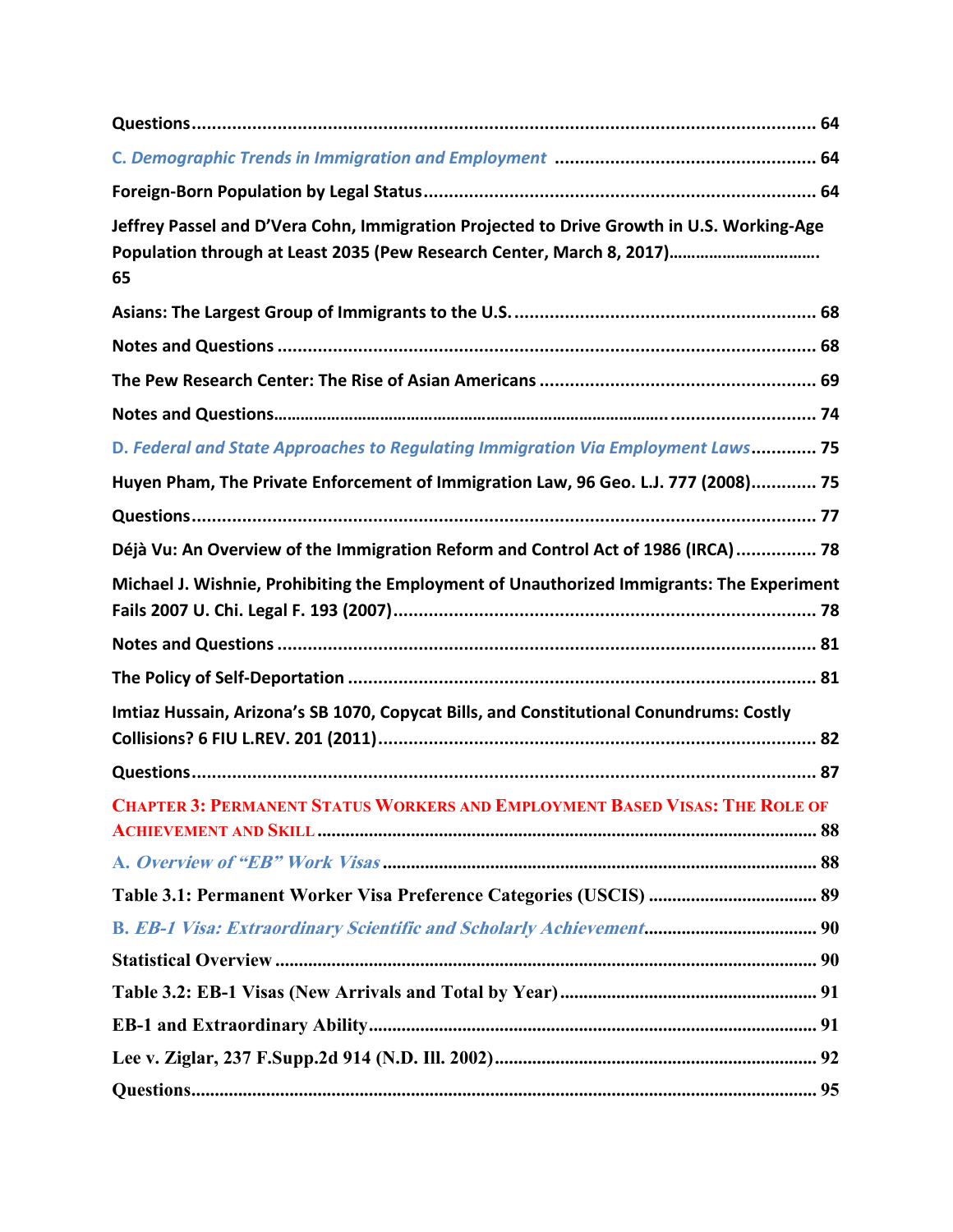| EB-1 Executive and Managerial Employee: The "Ladder" from L-1A/L-1B Intracompany                                                                                          |  |
|---------------------------------------------------------------------------------------------------------------------------------------------------------------------------|--|
|                                                                                                                                                                           |  |
|                                                                                                                                                                           |  |
|                                                                                                                                                                           |  |
|                                                                                                                                                                           |  |
|                                                                                                                                                                           |  |
|                                                                                                                                                                           |  |
|                                                                                                                                                                           |  |
|                                                                                                                                                                           |  |
|                                                                                                                                                                           |  |
|                                                                                                                                                                           |  |
| Kayleigh Scalzo, American Idol: The Domestic and International Implications of<br>Preferencing the Highly the Highly Educated and Highly Skilled in U.S. Immigration Law, |  |
|                                                                                                                                                                           |  |
|                                                                                                                                                                           |  |
|                                                                                                                                                                           |  |
|                                                                                                                                                                           |  |
| Ruth Ellen Wasem, Numerical Limits on Employment-Based Immigration: Analysis of the                                                                                       |  |
|                                                                                                                                                                           |  |
|                                                                                                                                                                           |  |
|                                                                                                                                                                           |  |
|                                                                                                                                                                           |  |
| Construction and Design Co. v. U.S. Citizenship and Immigration Services, 563 F.3d 593                                                                                    |  |
|                                                                                                                                                                           |  |
|                                                                                                                                                                           |  |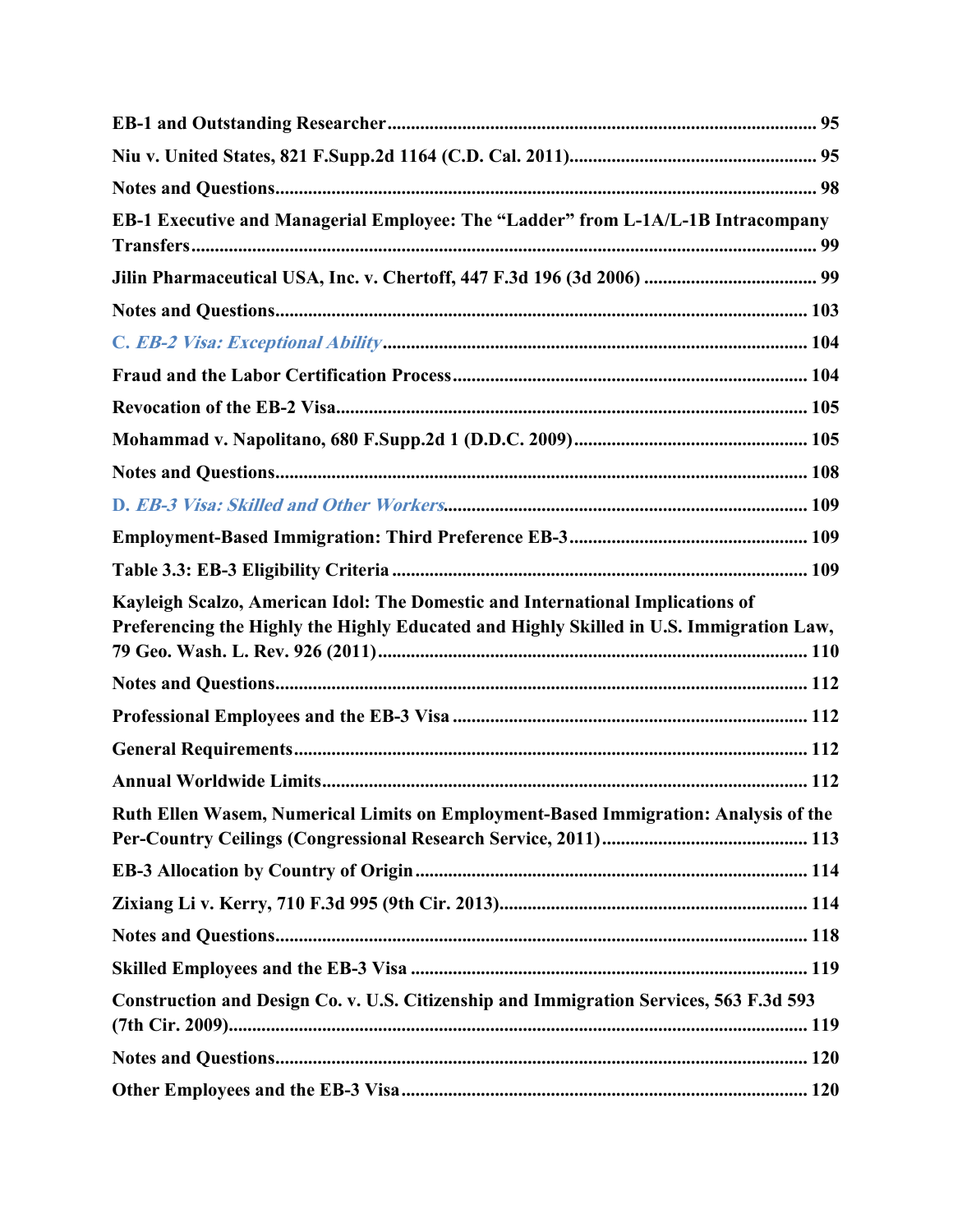| Aliens for Better Immigration Laws v. U.S., 871 F.Supp. 182 (S.D.N.Y. 1994)  121       |  |
|----------------------------------------------------------------------------------------|--|
|                                                                                        |  |
|                                                                                        |  |
|                                                                                        |  |
|                                                                                        |  |
|                                                                                        |  |
|                                                                                        |  |
|                                                                                        |  |
|                                                                                        |  |
| Office of Inspector General, Department of Homeland Security, USCIS, Employment        |  |
|                                                                                        |  |
|                                                                                        |  |
|                                                                                        |  |
| Table 3.5: EB-1 through EB-5 Visas (Includes New Arrivals and Status Adjustments, with |  |
|                                                                                        |  |
| CHAPTER 4: TEMPORARY WORKERS: HIGHER SKILLS AND SPECIAL CONDITIONS  136                |  |
|                                                                                        |  |
|                                                                                        |  |
| Table 4.1: Highly Skilled Temporary (Nonimmigrant) Workers by Visa Classification  138 |  |
| Table 4.2.A: Highly Skilled Temporary (Non-Immigrant) Workers by Visa 138              |  |
|                                                                                        |  |
|                                                                                        |  |
| dePape v. Trinity Health Systems, Inc., 242 F.Supp.2d 585 (N.D.Iowa 2003) 140          |  |
|                                                                                        |  |
|                                                                                        |  |
| Job Portability and Retrospective Review of Managerial/Executive Duties 147            |  |
|                                                                                        |  |
| Brazil Quality Stones, Inc. v. Chertoff, 531 F.3d 1063 (9th Cir. 2008)  148            |  |
|                                                                                        |  |
|                                                                                        |  |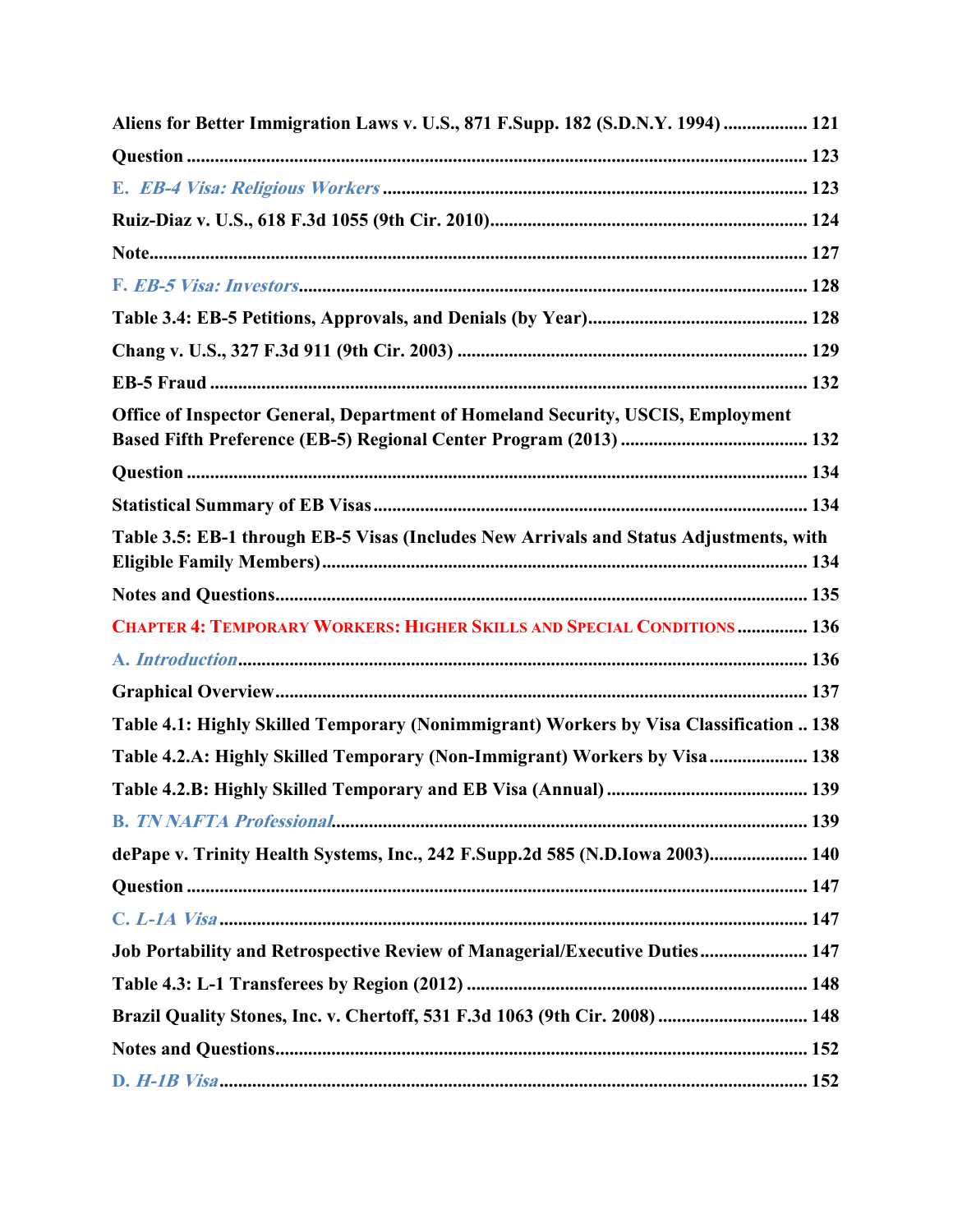| Louisiana Philharmonic Orchestra v. I.N.S., 248 F.3d 1139 (5th Cir. 2001) 153                                                                                             |
|---------------------------------------------------------------------------------------------------------------------------------------------------------------------------|
|                                                                                                                                                                           |
|                                                                                                                                                                           |
| Cyberworld Enterprise Technologies, Inc. v. Napolitano, 602 F.3d 189 (3d Cir. 2010) 155                                                                                   |
|                                                                                                                                                                           |
|                                                                                                                                                                           |
| H-1B Visa: Multifaceted Challenges Warrant Re-examination of Key Provisions 160                                                                                           |
|                                                                                                                                                                           |
|                                                                                                                                                                           |
|                                                                                                                                                                           |
| Programmers Guild, Inc. v. Chertoff, 338 Fed.Appx. 239 (3d Cir. 2009)  164                                                                                                |
|                                                                                                                                                                           |
|                                                                                                                                                                           |
| Incalza v. Fendi North America, Inc., 479 F.3d 1005 (9th Cir. 2007)  167                                                                                                  |
|                                                                                                                                                                           |
|                                                                                                                                                                           |
|                                                                                                                                                                           |
|                                                                                                                                                                           |
|                                                                                                                                                                           |
| Petition for a Nonimmigrant Worker under Section 101(a)(15)(P)(i) of the Immigration                                                                                      |
|                                                                                                                                                                           |
| P-3 Artist or Entertainer as Part of a Culturally Unique Program  179                                                                                                     |
| Celtic Touring Group Case: Petition for a Nonimmigrant Worker Pursuant to Section<br>101(a)(15)(P)(iii) of the Immigration and Nationality Act, 2010 WL 4089115 (INS) 179 |
|                                                                                                                                                                           |
| H. O-1 Visa: Individuals with Extraordinary Ability or Achievement 183                                                                                                    |
|                                                                                                                                                                           |
| Kit Johnson, Importing the Flawless Girl, 12 Nev. L. J. 831 (2012)  184                                                                                                   |
| <b>CHAPTER 5: LESS SKILLED TEMPORARY WORKERS: NON-IMMIGRANT STATUS AND SPECIAL</b>                                                                                        |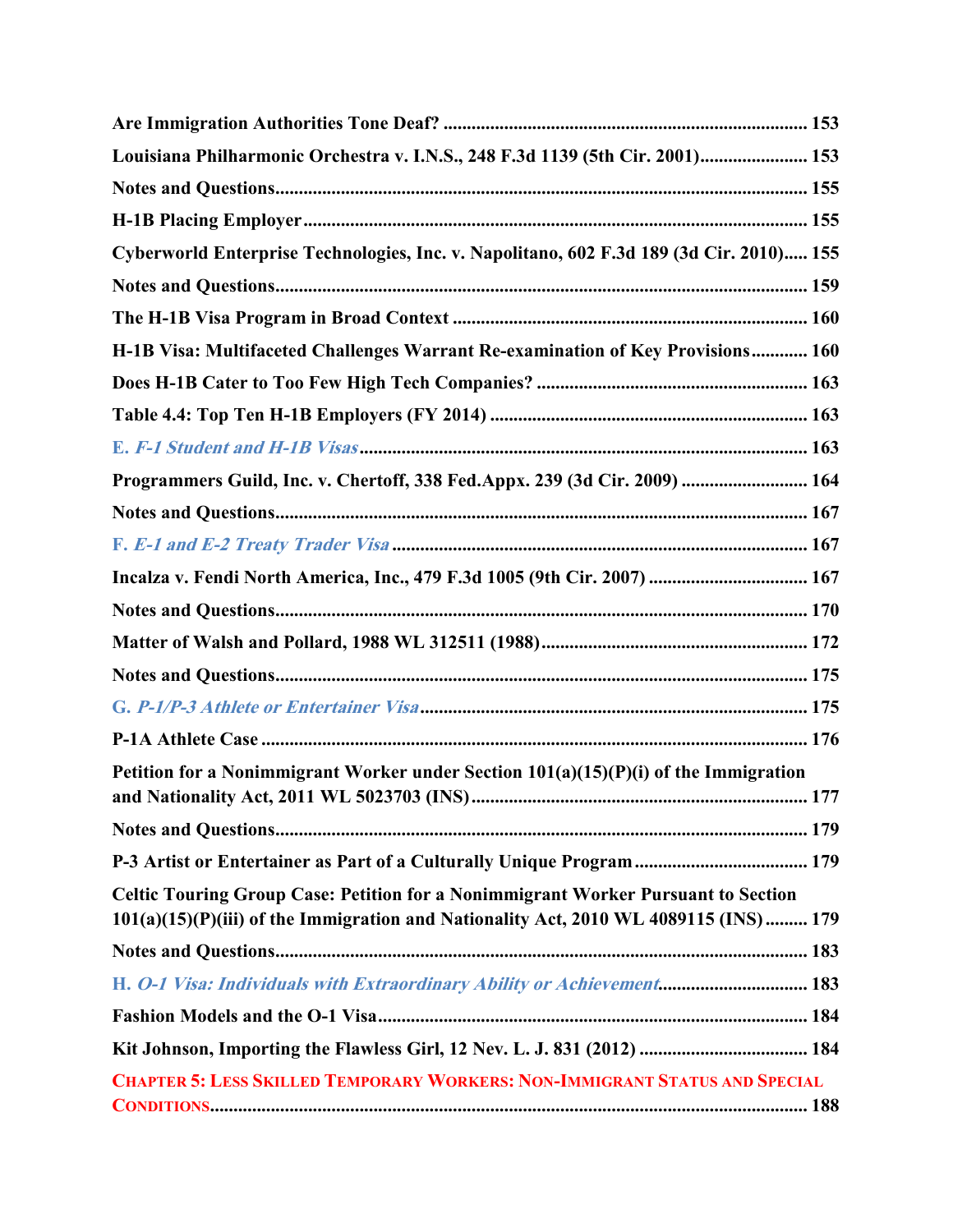| Table 5.1: Less Skilled Temporary (Nonimmigrant) Workers by Visa Classification 188  |
|--------------------------------------------------------------------------------------|
| Table 5.2.A: Less Skilled Temporary (Nonimmigrant) Workers by Visa Classifications,  |
| Table 5.2.B                                                                          |
| Less Skilled Temporary (Nonimmigrant) Workers by Classifications, Excluding B-1      |
|                                                                                      |
| Palmer v. Infosys Technologies Ltd. Inc., 888 F.Supp.2d 1248 (M.D.Ala.2012) 190      |
|                                                                                      |
|                                                                                      |
|                                                                                      |
| Livestock Farming Case: Consecutive Seasonal Work on Ranch, 2012 WL 8526655  199     |
| Perez-Farias v. Global Horizons, Inc., 668 F.3d 588 (9th Cir. 2011) 206              |
|                                                                                      |
| In re Global Horizons Inc. and Mordechai Orian, 2011 WL 2341260 (2011) 210           |
|                                                                                      |
|                                                                                      |
| Castellanos-Contreras v. Decatur Hotels, LLC, 622 F.3d 393 (5th Cir. 2010) 213       |
|                                                                                      |
| The Agricultural Paradox for H-2B Workers: The Migrant and Seasonal Agricultural     |
| De Leon-Granados v. Eller and Sons Trees, Inc., 497 F.3d 1214 (11th Cir. 2007)  220  |
|                                                                                      |
| Morante-Navarro v. T&Y Pine Straw, Inc., 350 F.3d 1163 (11th Cir. 2003) 223          |
|                                                                                      |
| Bayou Lawn & Landscape Services v. Sec. of Labor, 713 F.3d 1080 (11th Cir. 2013) 229 |
| Louisiana Forestry Ass'n, Inc. v. Solis, 889 F.Supp.2d 711 (E.D.Pa. 2012) 232        |
|                                                                                      |
|                                                                                      |
| Alexa K. Fang, U.S. Immigration Law: A Barrier to Effective Cultural Diplomacy, 19   |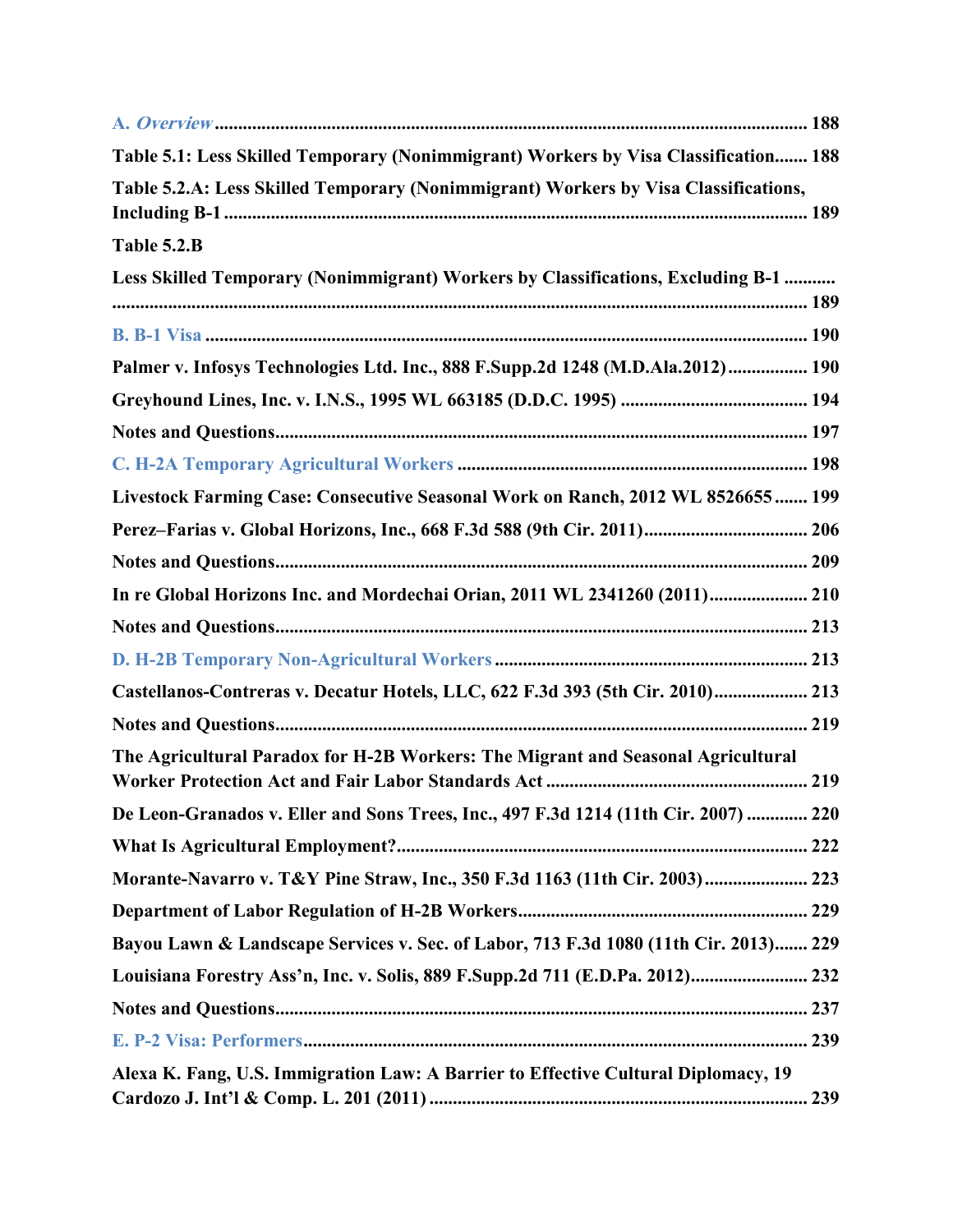| <b>CHAPTER 6: STATE REGULATION OF IMMIGRATION AND EMPLOYMENT  242</b>             |  |
|-----------------------------------------------------------------------------------|--|
|                                                                                   |  |
|                                                                                   |  |
| Rasidescu v. Commissioner of Economic Sec., 644 N.W.2d 504 (Minn. 2002) 246       |  |
|                                                                                   |  |
| Coque v. Wildflower Estates Devs., Inc., 867 N.Y.S.2d 158 (N.Y. 2008)  252        |  |
|                                                                                   |  |
|                                                                                   |  |
|                                                                                   |  |
|                                                                                   |  |
|                                                                                   |  |
|                                                                                   |  |
|                                                                                   |  |
|                                                                                   |  |
|                                                                                   |  |
|                                                                                   |  |
| D. State and Municipal Regulation to Create "Sanctuary" for Aliens  292           |  |
| City of Chicago v. Sessions, F.Supp.3d __, 2017 WL 4081821 (N.D. II. 2017)  292   |  |
|                                                                                   |  |
|                                                                                   |  |
|                                                                                   |  |
| A. Labor Union Paradox: Protecting Low Wage Workers by Excluding Aliens 309       |  |
| Amal. Meat Cutters & Butcher Work. v. Rogers, 186 F.Supp. 114 (D.C.D.C. 1960) 309 |  |
|                                                                                   |  |
|                                                                                   |  |
|                                                                                   |  |
|                                                                                   |  |
|                                                                                   |  |
|                                                                                   |  |
|                                                                                   |  |
|                                                                                   |  |
|                                                                                   |  |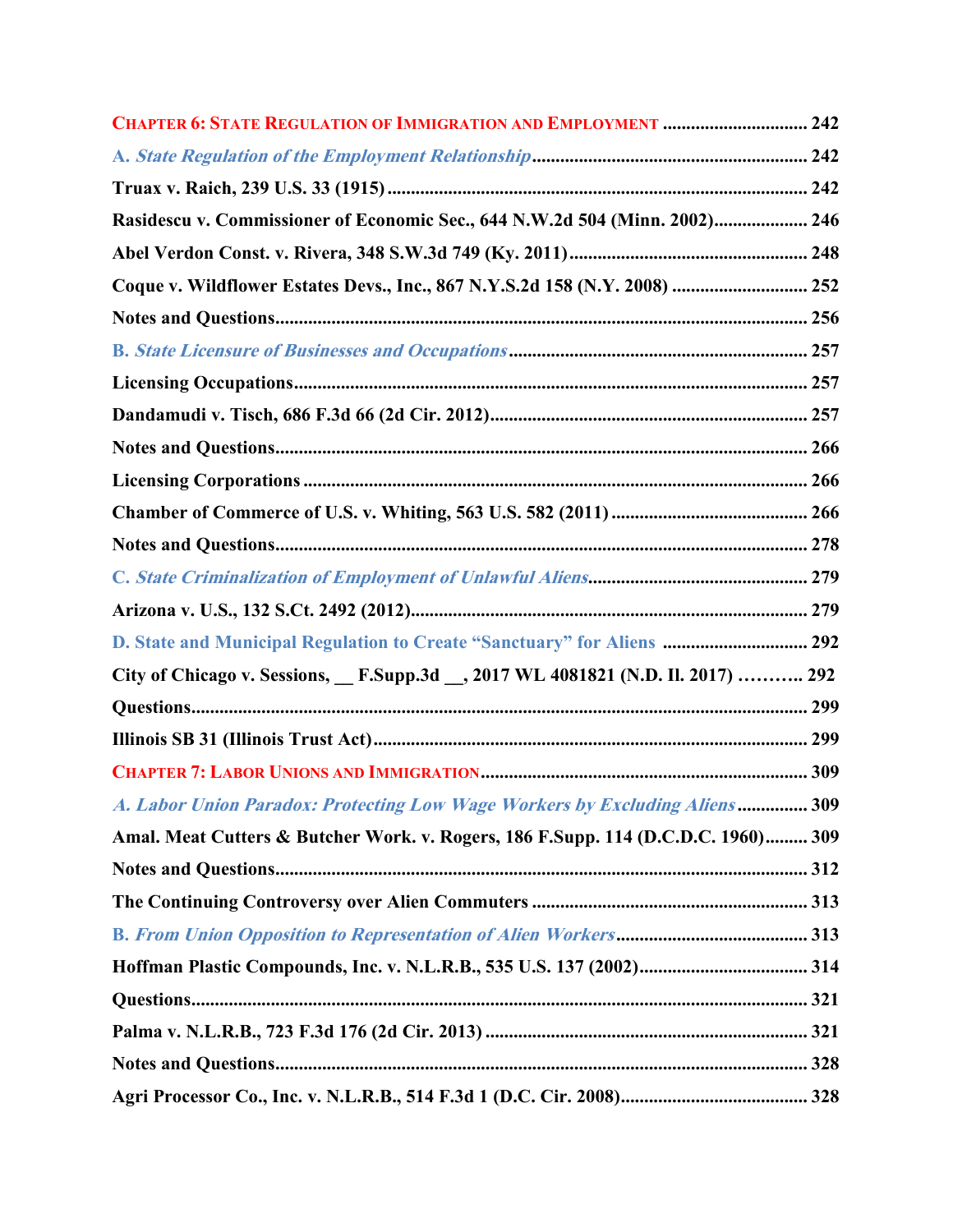| Muniz-Muniz v. United States Border Patrol, 869 F.3d 442 (6th Cir. 2017) 340         |     |
|--------------------------------------------------------------------------------------|-----|
|                                                                                      |     |
| <b>CHAPTER 8: EXPLOITATION OF MIGRANT WORKERS IN THE UNITED STATES 348</b>           |     |
|                                                                                      |     |
|                                                                                      |     |
|                                                                                      |     |
|                                                                                      |     |
|                                                                                      |     |
|                                                                                      |     |
|                                                                                      |     |
|                                                                                      |     |
|                                                                                      |     |
| Singh v. Jutla & C.D. & R's Oil, Inc., 214 F.Supp.2d 1056 (N.D.Cal. 2002) 368        |     |
|                                                                                      |     |
|                                                                                      |     |
|                                                                                      |     |
|                                                                                      | 378 |
| <b>CHAPTER 9: PROFESSIONAL SKILLS: PREPARING AND PRESENTING FOR ARBITRATION  379</b> |     |
|                                                                                      |     |
|                                                                                      |     |
|                                                                                      |     |
|                                                                                      |     |
|                                                                                      |     |
| Arbitration between Clean Sweep Facility Services & Janitorial Workers Union  402    |     |
| Arbitration between United Indus. Workers Local Union #547 & ACME Foundry Co 412     |     |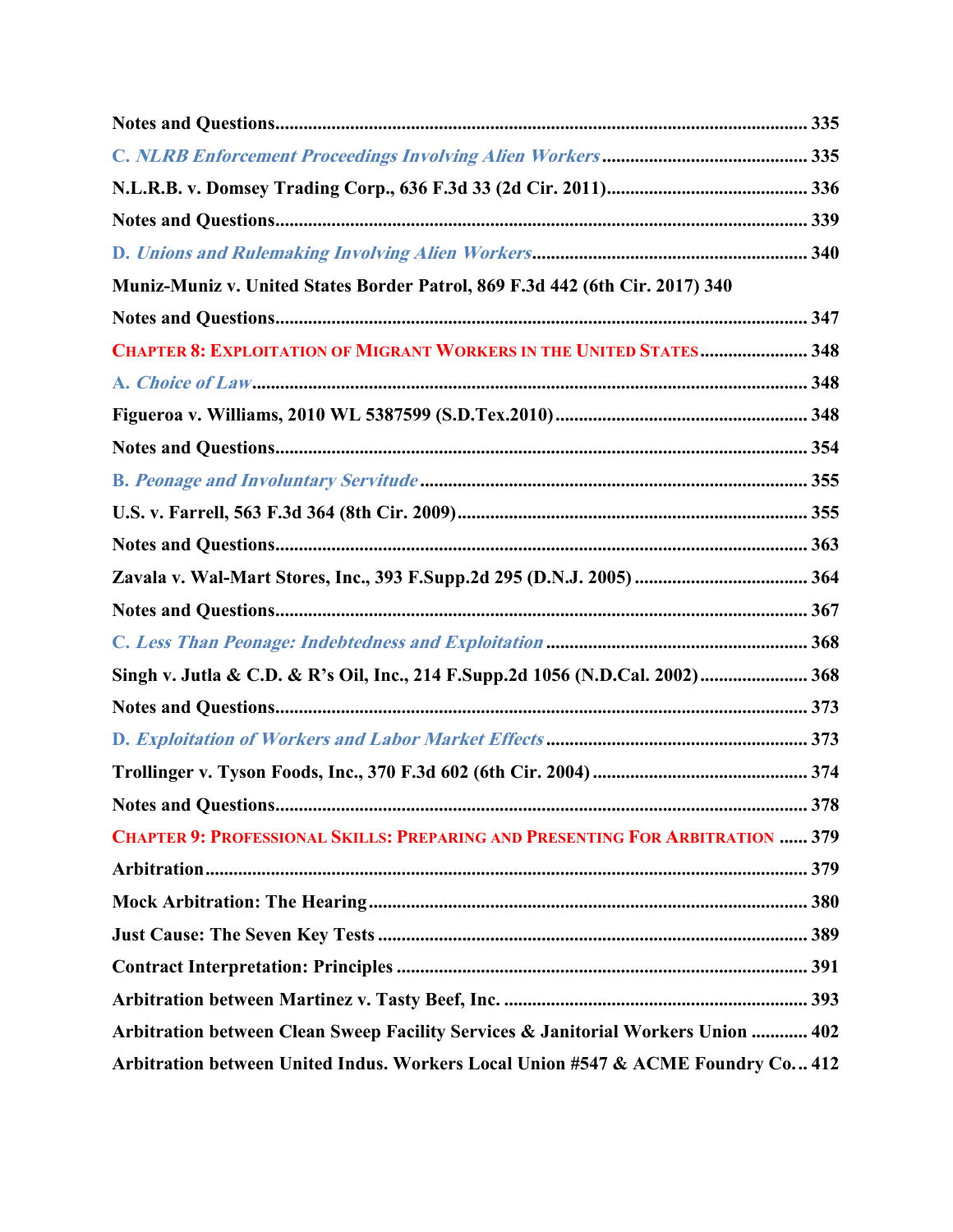# **SOME SUGGESTED TOPICS FOR POWERPOINT PRESENTATIONS**

## **CHAPTER 3: PERMANENT STATUS WORKERS AND EMPLOYMENT BASED VISAS: THE ROLE OF ACHIEVEMENT AND SKILL**

**China and the EB-5 Investor Visa: Does It Have a Future? Melania Trump and the EB-2 Visa**

**What Other Countries Compete Against the U.S. for Highly Skilled Immigrants?**

**The EB-4 Religious Worker: Is Its Denominational Composition Changing?**

**Status Adjustments for Family Members of EV Workers: Is the U.S. Less Welcoming Than Competing Countries?**

**Should EB Visas Be Denied to Foreign Athletes to Allow American Athletes More Opportunities?**

**How Is Online Conferencing Affecting the L-1A/L-1B Intracompany Transfer Visa?**

**Do E-1 and E-2 Treaty Visas Have a Future in a World That Resists Globalism?**

**CHAPTER 4: TEMPORARY WORKERS: HIGHER SKILLS AND SPECIAL CONDITIONS**

**Emerging Proposals for the H-1B Visa**

**Is Vancouver, B.C. a Logical Alternative for Seattle Employers Who Have H-1B Visa Problems?**

**How Does the End of NAFTA Affect the TN-NAFTA Professional Employee?**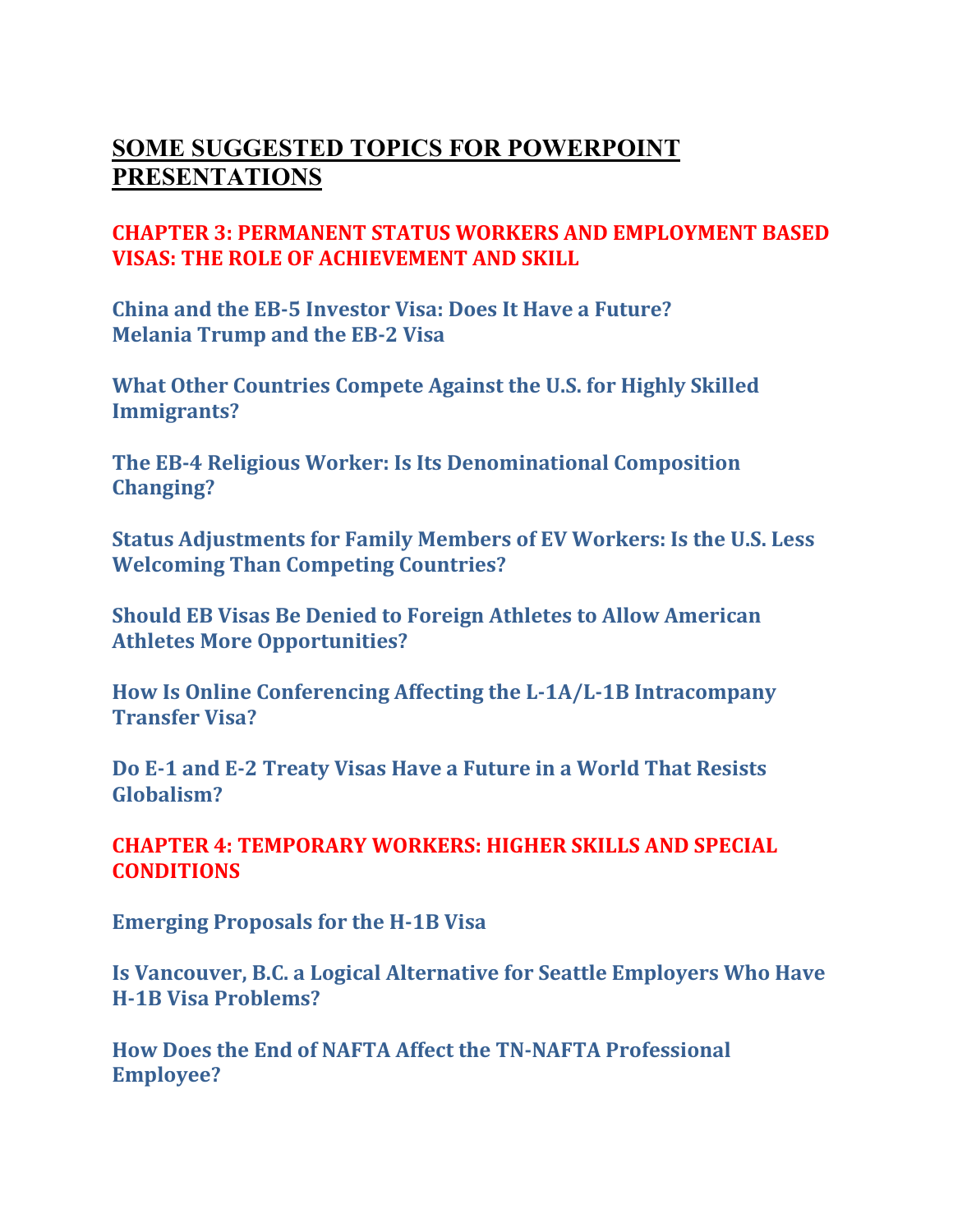**What Are Impacts of the Buy American, Hire American Executive Order for H-1B Visas?**

**What Nations Offer Better Alternatives to the H-1B Visa for Highly Skilled Employees?**

**What's New with Fraud and the H-1B Visa?**

**Is the STEM Shortage a False Narrative? Research from Hal Salzman**

**The Disney H-1B Narrative: Truth or Hype as an Example of the Displaced American Worker?**

**Do Indian Tech Workers Face Discrimination?**

**What's the Impact of Denying H-4 Visas to Spouses of H-1B Workers?**

**What's a "Denizen"? How Might This Immigration Status Work in the U.S.?**

### **CHAPTER 5: LESS SKILLED TEMPORARY WORKERS: NON-IMMIGRANT STATUS AND SPECIAL CONDITIONS**

**What's the Future of Planting and Harvesting Crops in the U.S. with Foreign Workers?**

**How \_\_\_\_\_\_ (Pick a Tourism Industry or Employer) Is Affected by Current Immigration Policies**

**What Was the Impact on Agriculture in Alabama (or Similar State) After Passage of "Self-Deportation" Laws?**

**Comparing Legal Immigration of Low-Skilled Workers and Hiring of Undocumented Workers: Do Law-Abiding Employer Face Unfair Competition?**

**How Would an English-Entry Immigration Test Affect a U.S. Meat Processing Plant (Or Other Industry)?**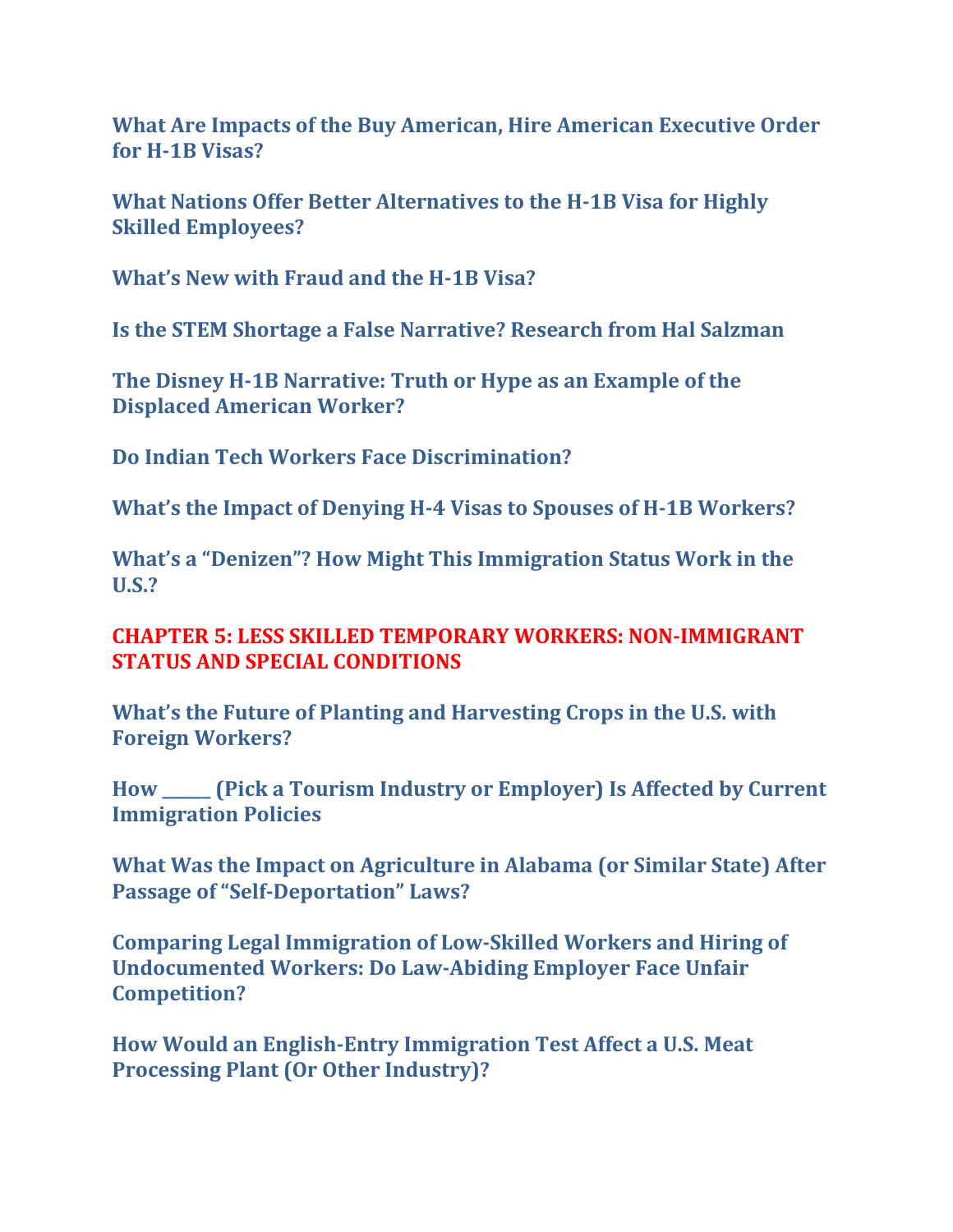**The ICE Raid at Mississippi Meat Processing Plants: Were the Employers Being Treated Too Leniently?**

**CHAPTER 6: STATE REGULATION OF IMMIGRATION AND EMPLOYMENT**

**Do Sanctuary Policies Correlate with Stronger Local Economies?** 

**How Should Employers Regard State-Imposed E-Verify Laws?** 

**Should Employer Hiring of Undocumented Workers Ever Be a Criminal Offense?** 

**Is Gig Work a Loophole for Undocumented Workers?**

**Extreme Policy Proposals for Immigration: From Open Borders to Racial Quotas**

**CHAPTER 7: LABOR UNIONS AND IMMIGRATION**

**What Role Did Unions Play in the 2016 Presidential Elections?**

**Do Tariffs Help or Harm Union Workers?**

**How Did NAFTA Fail Unionized Workers?**

**Denis Kearny and the Chinese Exclusion Movement: A Portrait in Labor Union Bigotry**

**How SEIU (or \_\_\_\_\_ Union) Is Representing Undocumented Workers**

**CHAPTER 8: EXPLOITATION OF MIGRANT WORKERS IN THE UNITED STATES**

**Foreign Sex Workers in America** 

**Are Foreign-Born Home Health Care Workers Exploited by Employment Agencies?**